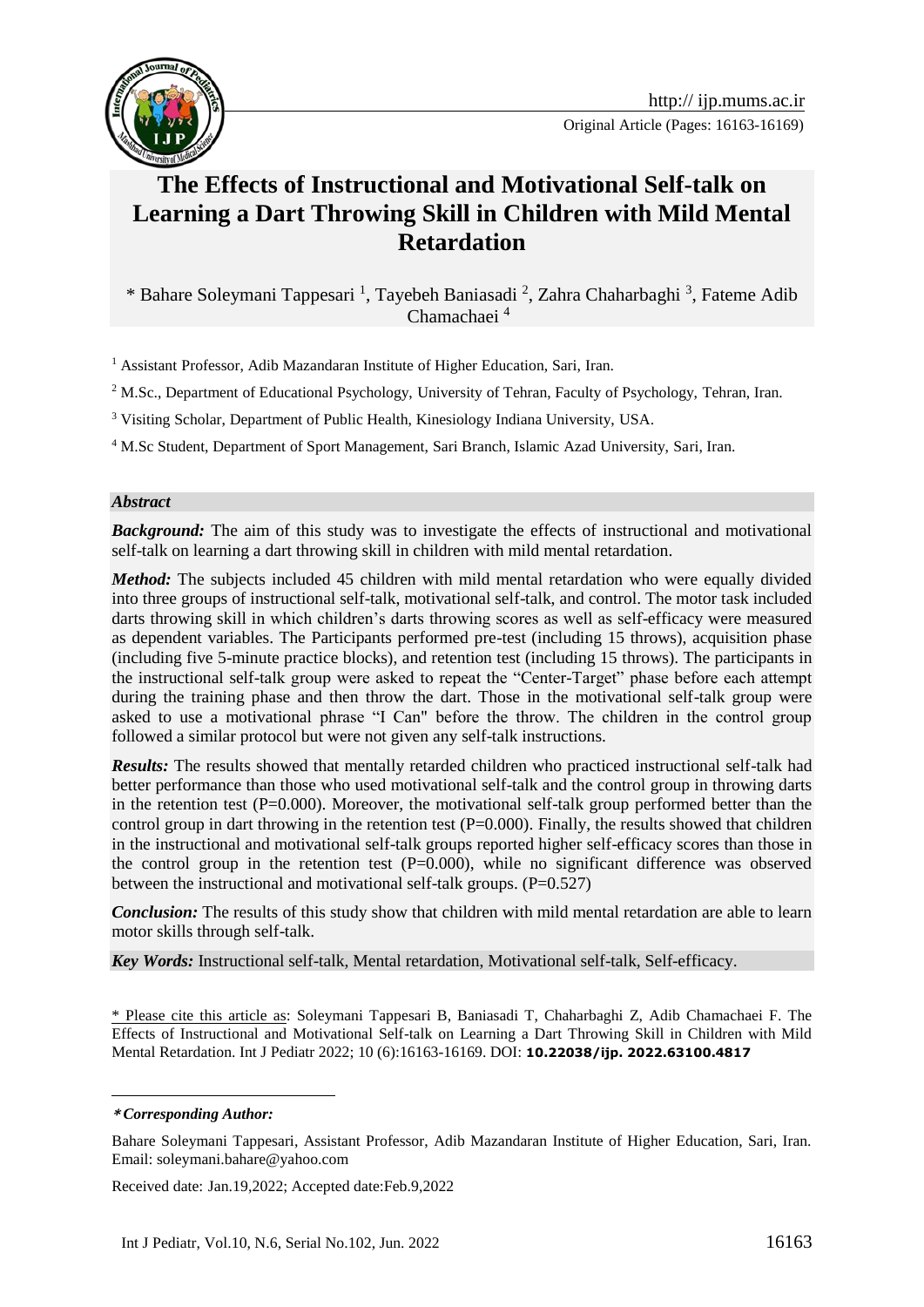### **1- INTRODUCTION**

There are several cognitive approaches that can improve the performance of athletes and their mental and emotional patterns. These include observing the pattern (1-5), focusing attention (7-8), and illustration (9). One of the mental techniques that have been considered in the literature to improve the performance of athletes is self-talk. Research has shown that sports coaches make extensive use of self-talk strategies to learn and increase motivation in learners  $(9-12)$ .

There are different categories for selftalk, according to which self-talk is divided into two types: motivational and instructional. Motivational function facilitates performance by increasing selfconfidence and motivation, reducing anxiety, and increasing effort, with low energy costs and the emergence of positive performance states. Instructional self-talk improves performance by focusing attention and technical information and appropriate execution strategies. Numerous studies have compared the effectiveness of different types of self-talk on the performance of different motor tasks in various conditions and athletes. The results of these studies have shown that self-talk improves sports performance (9-12). For example, Dana, Vaez Mousavi, and Mokhtari (13) showed that both instructional and motivational self-talk about control conditions improved adolescent's performance in a Basketball skill. However, motivational self-talk led to better performance than instructional self-talk. In another study, Dana, Vaez Mousavi, and Mokhtari (14) showed that the effectiveness of instructional and motivational self-talk depends on the type of motor task.

One of the theories proposed to explain the effect of self-talk is Bandura's theory of self-efficacy (15). According to this theory, the reason for the effects of selftalk on athletes' performance is to increase their self-efficacy. Bandura considers selfefficacy as a sense of competence and adequacy and ability to cope with various issues. He believes that people with strong self-efficacy are more diligent in doing tasks than people with weak beliefs, and naturally perform better at tasks.

However, few studies have examined the effects of using self-talk on improving sport performance in children with mental and motor disorders. For example, Bakhtiari et al. (17) showed that instructional self-talk leads to improved motor function in children with ADHD. However, the effects of self-talk on children with mental disabilities have not been studied. Children with mental disabilities generally have lower levels of intelligence and cognitive function than healthy children and exhibit different social behaviors (18-19). Some studies have shown that healthy children have better ability to perform motor skills than children with mental disabilities (7). Therefore, due to the lack of research information on the use of self-talk in improving the athletic performance of mentally retarded children, the aim of this study was to investigate the effects of instructional and motivational self-talk on learning a dart shooting skill in mentally retarded children.

#### **2- METHOD**

The method of the present study was causal-comparative.

#### **2-1. Participants**

The subjects of this study included 45 children with mild mental disabilities ranging in age from 12 to 16 years old who were selected from special schools and were randomly and equally divided into three groups: instructional self-talk, motivational self-talk and control. Children had mild mental disabilities with an IQ of 50-70.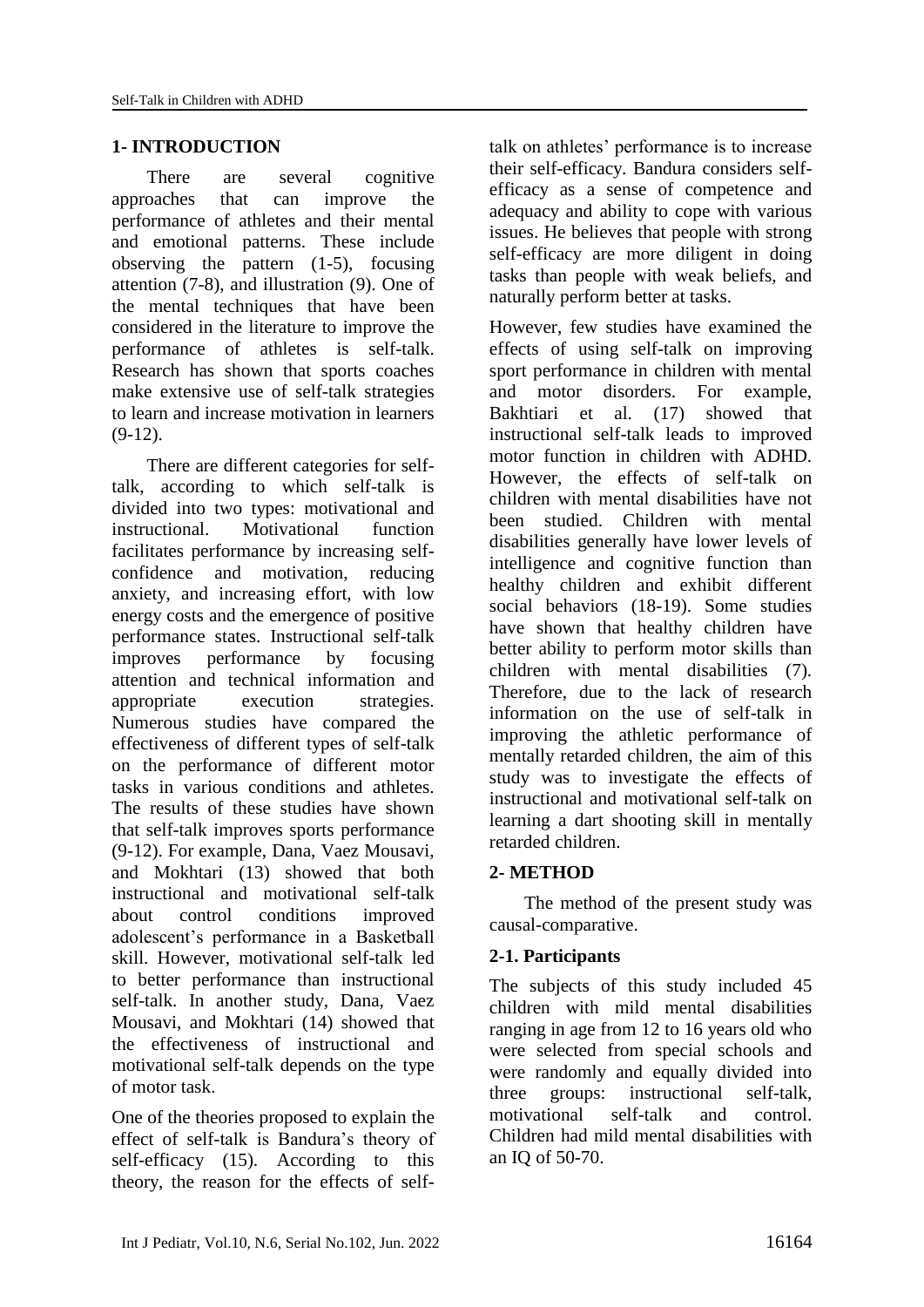### **2-2. Motor task**

A dart throwing skill was selected as the motor task. To do this, a standard dart launcher made in China, model GDB 61 and standard darts were used. In this task, the participant started throwing the dart towards the board while placing his foot behind a line with a standard distance from the dart board, which was 2.37 meters. The goal of this task was to throw the dart towards the board to get the highest possible score. In this task, the location of the dart hit was recorded on the dart screen, which was a score between zero and 10.

#### **2-3. Procedure**

First, a demographic information sheet was completed for each child by referring to the child's record at school. Children were tested separately in a room for this study in the respective schools. Before starting the protocol, the experimenter provided the initial description of the present study to the participants. They were, then, taught how to throw darts, the rules of throwing darts, and how to score points by an experienced instructor. To get familiarized with the environment of performing the protocol and movement task, they were asked to practice darts throwing skills five times. Then, in the pretest, the children practiced dart throwing 15 times without any special instructions. Pre-test scores were recorded and based on these scores, the participants in the groups of instructional self-talk, motivational selftalk, and control were matched. Then, in the acquisition phase, they practiced dart throwing for 30 minutes. The acquisition phase was divided into six 5-minute phases in which the subjects were given a fiveminute break between each phase. This was done to prevent fatigue. To add selftalk instructions to the research protocol, the participants in the instructional selftalk group were asked to repeat the "center-target" training phrase before each attempt and then launch. Those in the

motivational self-talk group were asked to use the motivational phrase "I can" before the performance. The children in the control group followed a similar protocol but were not given any self-talk instructions. One day after the acquisition test, the children participated in a memorization test that included performing a dart throwing skill for 15 times. No self-talk instructions were provided before and during the retention test. In order to test the participants' selfefficacy, a self-efficacy test was taken from children before pre-test and retention test. In the self-efficacy test, children were asked to choose a number from zero to one hundred (with a 10-point interval) that indicated their perception of their ability to score 10 in subsequent throws.

## **2-4. Data analysis**

In the present study, the dependent variables included dart throwing score (between zero and 10) and self-efficacy score in pre-test and retention test. Descriptive statistics including mean and standard deviation (SD) were used to describe the variables. Also, one-way analysis of variance (ANOVA) was used to compare these variables in different research groups. Tukey post hoc test was used as a post hoc test. The level of statistical significance was considered as P  $< 0.05$ .

#### **3- RESULTS**

The demographic characteristics of the participants are given in **Table 1**.

**Tables 2** and **Fig. 1** and **2** show the performance of mentally retarded children in pre-test and retention tests on dartthrowing score variables and self-efficacy.

The results of analysis of variance in pretest and retention test are presented in **Table 3**.

Regarding dart throwing, the results of ANOVA showed that there was no significant difference between the groups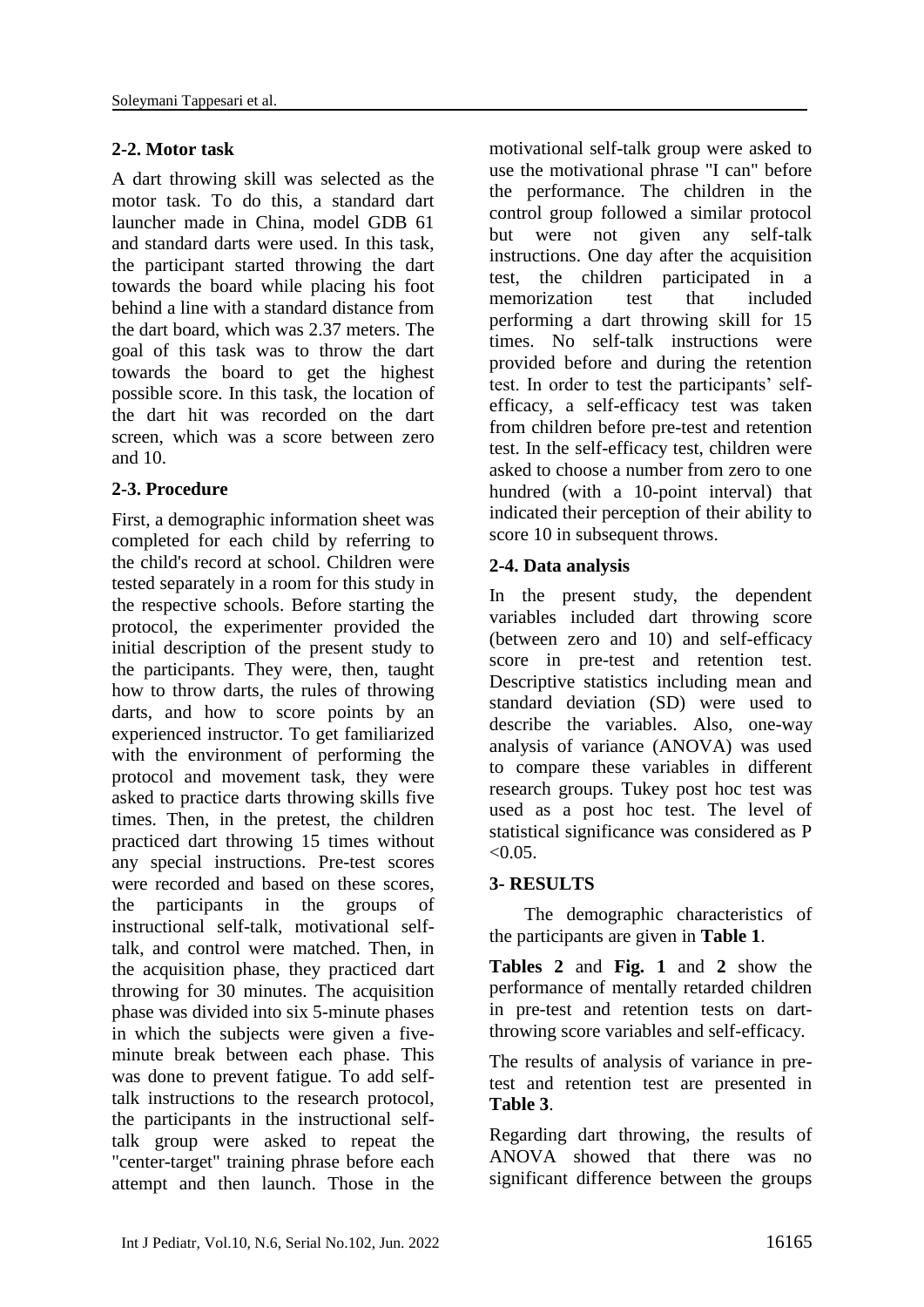in the pre-test ( $F = 0.96$ ,  $P = 0.864$ ). In the retention test, the results showed that there was a significant difference between the groups (F = 14.07, p < 0.001). The results of Tukey post hoc test showed that the instructional self-talk group performed better than all other groups. Also, the motivational self-talk group performed better than the control group.

|  |  | Table-1: Demographic characteristics of the participants |  |  |
|--|--|----------------------------------------------------------|--|--|
|--|--|----------------------------------------------------------|--|--|

| <b>Variable</b> | $\bf{Age}$ | <b>Height</b>   | Weight | BMI            |
|-----------------|------------|-----------------|--------|----------------|
| Mean            | 13.46      | 527<br>ا ت که ۱ | 53.05  | 1 <sub>2</sub> |
| <b>SD</b>       | 1.28       | 5.77            | n n    | 395<br>J.JJ    |

**Table-2:** Mean and SDs of dart throwing and self-efficacy of the research groups in pre-test and retention test

| Item          |          | <b>Instructional self-</b><br>talk | <b>Motivational self-talk</b> | <b>Control</b>    |
|---------------|----------|------------------------------------|-------------------------------|-------------------|
| Dart throwing | Pretest  | $2.19 \pm 2.50$                    | $2.09 \pm 2.90$               | $2.12 \pm 2.39$   |
|               | Posttest | $5.01 \pm 2.08$                    | $4.18 \pm 3.29$               | $2.77 \pm 3.81$   |
| Self-efficacy | Pretest  | $22.90 \pm 10.75$                  | $19.95 \pm 12.65$             | $20.90 \pm 10.75$ |
|               | Posttest | $5.039 \pm 20.45$                  | $45.67 \pm 18.96$             | $25.64 \pm 14.97$ |

**Table-3:** Results of analysis of variance in pre-test and retention test

| <b>Item</b>   |          | Sum of<br><b>Squares</b> | df | <b>Mean</b><br><b>Square</b> | $\mathbf F$ | <b>Sig</b> |
|---------------|----------|--------------------------|----|------------------------------|-------------|------------|
| Dart throwing | Pretest  | 7.83                     |    | 2.88                         | 0.96        | 0.864      |
|               | Posttest | 142.84                   |    | 47.42                        | 14.07       | 0.000      |
| Self-efficacy | Pretest  | 9.39                     |    | 3.11                         | .22         | 0.548      |
|               | Posttest | 158.11                   |    | 52.89                        | 13.96       | 0.000      |

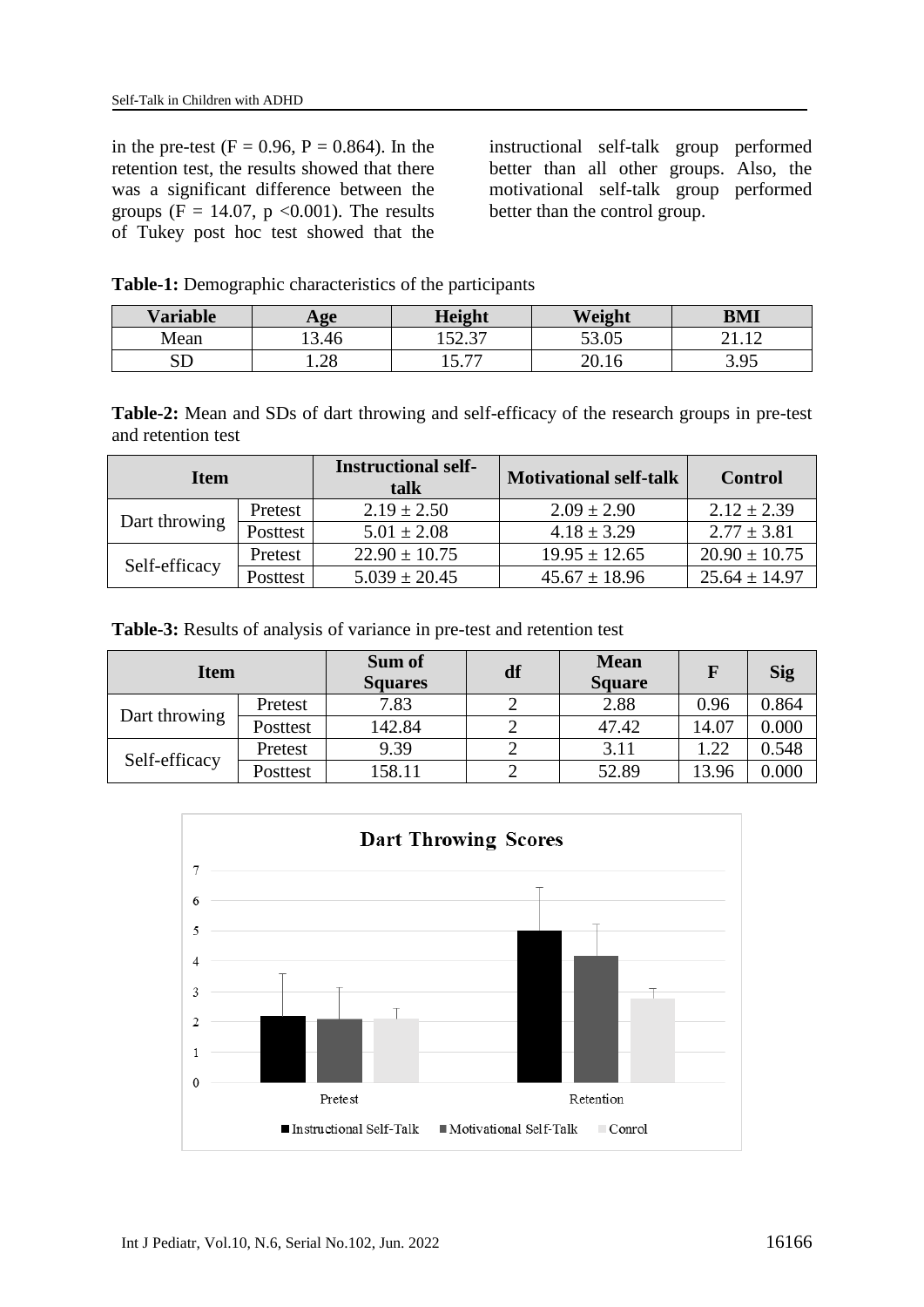

**Fig. 1:** Performance of mentally retarded children in dart throwing in the pre-test and retention test

**Fig. 2:** Scores of mentally retarded children in self-efficacy variable in the pre-test and retention test

Regarding dart throwing, the results of ANOVA showed that there was no significant difference between the groups in the pre-test ( $F = 0.96$ ,  $P = 0.864$ ). In the retention test, the results showed that there was a significant difference between the groups (F = 14.07, p  $\langle 0.001 \rangle$ ). The results of Tukey post hoc test showed that the instructional self-talk group performed better than all other groups. Also, the motivational self-talk group performed better than the control group.

Regarding self-efficacy, the results of analysis of variance showed that there was no significant difference between the groups in the pre-test  $(F = 1.22, p = 0.548)$ . In retention test, the results of analysis of variance showed that there was a significant difference between the groups  $(F = 13.96, p \le 0.001)$ . The results of Tukey post hoc test showed that the instructional and motivational self-talk groups had higher self-efficacy than the control group. However, there was no significant difference between the

instructional and motivational self-talk groups.

#### **4- DISCUSSION**

This study was conducted to investigate the effects of instructional and motivational self-talk on learning dartthrowing skill in children with mild mental retardation. The results showed that mentally retarded children who practiced with instructional self-talk instruction performed significantly better in throwing darts in the retention test than those who practiced with motivational self-talk and also the control group. Moreover, the motivational self-talk group had better performance in the retention test than the control group. These results indicated that mentally retarded children have been able to use instructional and motivational selftalk and have improved their post-test performance. The results of this study are indirectly consistent with the results of previous research on the effects of self-talk on motor function in healthy children (9-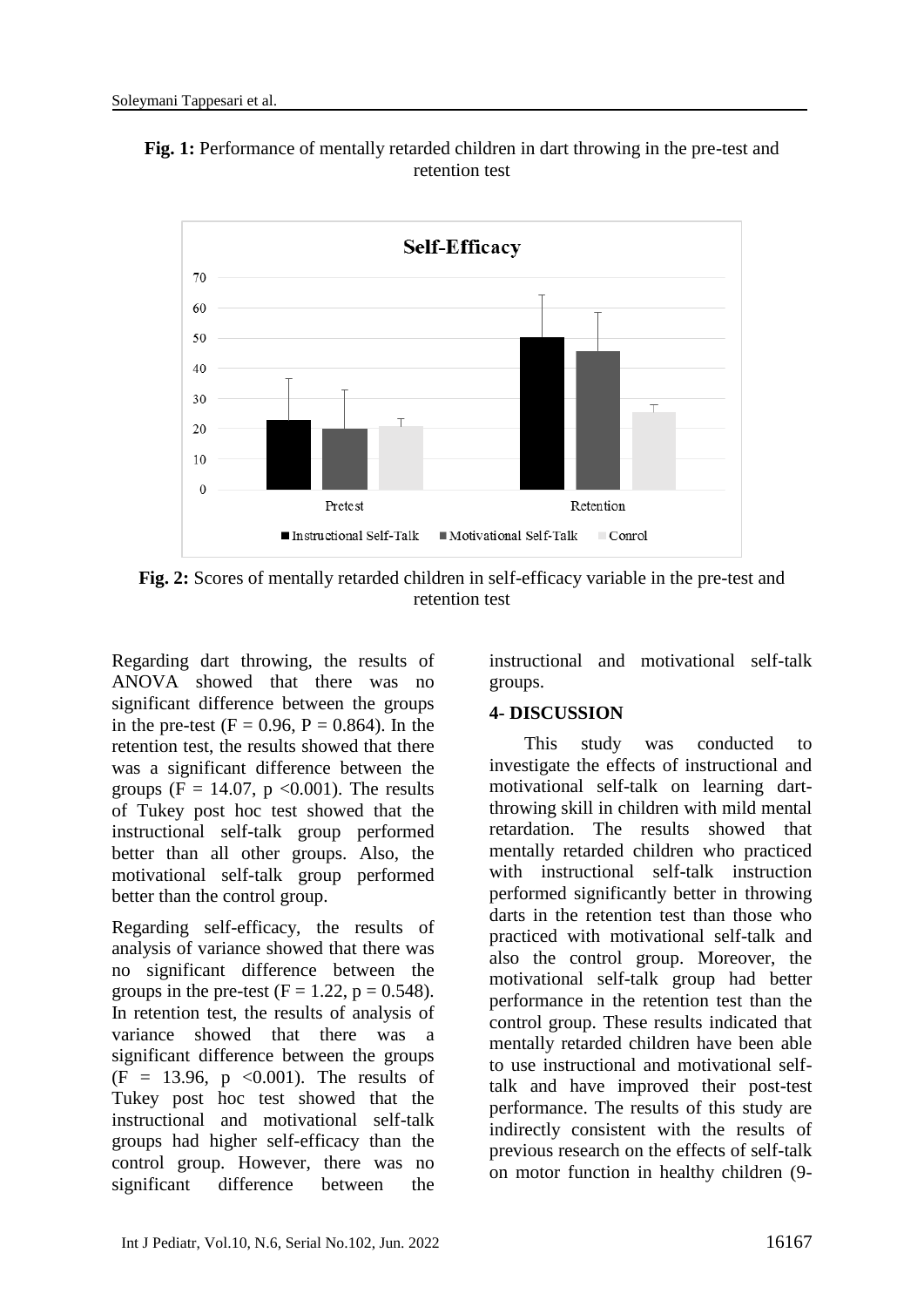13). The results of the present study add new findings to the literature in this field showing that children with mental disabilities have the cognitive mechanisms needed to learn new skills using instructional self-talk guides. A qualitative study on self-talk revealed that self-talk can aid performance by up-regulating or downregulating self-confidence, by promoting mastery goals, performanceapproach goals and performanceavoidance goals, and by promoting intrinsic motivation (9).

The second part of the study showed that in the retention test, mentally retarded children in the instructional and motivational self-talk groups showed higher self-efficacy scores than the control group. This result is consistent with Bandura's theory of self-efficacy (15) and indicates that self-talk on motor performance has increased self-efficacy. Bandura views verbal encouragement as a source of self-efficacy that has something to do with self-talk. Verbal encouragement on the part of the individual in the form of educational self-talk can help increase a sense of self-efficacy while practicing and learning the skill. Previous research has also shown that increased self-efficacy reduces anxiety and performance anxiety. Therefore, it seems that self-efficacy facilitates learning by reducing self-focus.

#### **5- CONCLUSION**

In sum, the results of this study show that mentally retarded children benefit from self-talk to learn a new motor skill. This result may indicate that these children have the mechanisms needed to learn new skills through self-talk. Future studies should focus on learning new motor skills through other self-talks in other disabilities.

#### **6- REFERENCES**

1. Mokhtari, P., Shojaei, M., & Dana, A. (2007). The effect of observational practice on the Badminton volley service learning: The role of self-efficacy. Harakat, 32, 117-131.

2. Rafiee, S., & Dana, A. (2019). The effect of observing different information on learning the basketball jump shot. Acta Gymnica, 49(4), 164-173.

3. Farsi, A., Bahmanbegloo, Z, Abdoli, B., & Ghorbani, S. (2016). The effect of observational practice by a point-light model on learning a novel motor skill. Perceptual & Motor Skills, 123(2), 477- 488.

4. Ghorbani, S., & Bund, A. (2014). Acquisition a Baseball-pitch by observation: Which information is extracted? American Journal of Sport Science & Medicine, 2(6A), 18-21.

5. Ghorbani, S., & Bund, A. (2016). Observational learning of a new motor skill: The effect of highlighting relative motion information. International Journal of Sport Science & Coaching, 15(4), 514- 522.

6. Ghorbani, S., Dana, A., & Fallah, Z. (2019). The effects of external and internal focus of attention on motor learning and promoting learner's focus. Biomedical Human Kinetics, 11, 175-180.

7. Ghorbani, S., Dana, A., & Christodoulides, E. (2020). Effects of external focus of attention on learning static balance among girls with ADHD. Biomedical Human Kinetics, 12(1), 69-74.

8. Dana A, Gozalzadeh E. Internal and External Imagery Effects on Tennis Skills Among Novices. Perceptual & Motor Skills. 2017; 124(5):1022-1043.

9. Latinjak AT, Torregrossa M, Comoutos N, Hernando-Gimeno C, Ramis Y. (2019). Goal-directed self-talk used to selfregulate in male basketball competitions. J Sports Sci. 37(12):1429-1433.

10. Park, S., Lim, B., Lim, S. (2020). The effects of self-talk on shooting athletes'